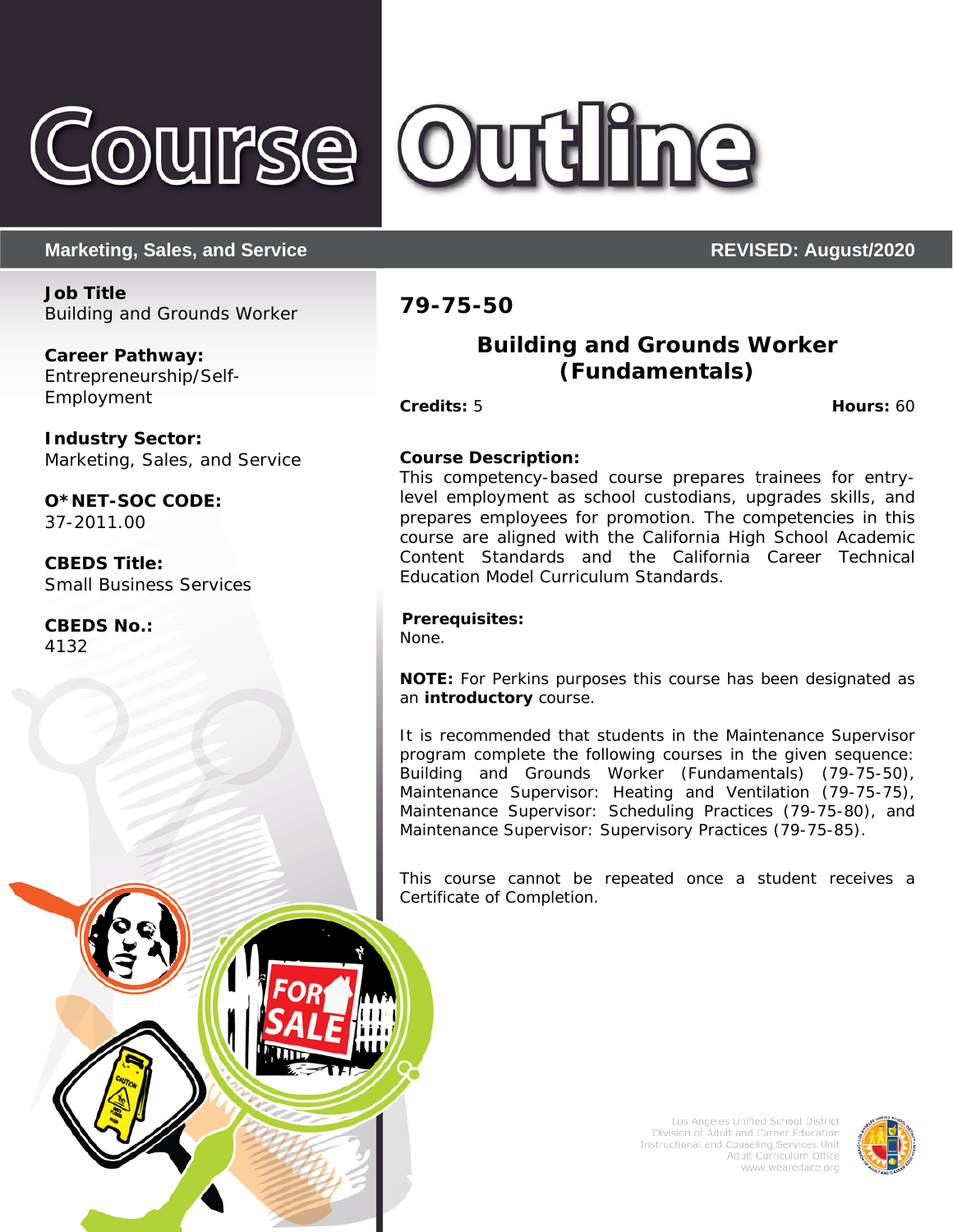# *COURSE OUTLINE COMPETENCY-BASED COMPONENTS*

A course outline reflects the essential intent and content of the course described. Acceptable course outlines have six components. (Education Code Section 52506). Course outlines for all apportionment classes, including those in jails, state hospitals, and convalescent hospitals, contain the six required elements:

(EC 52504; 5CCR 10508 [b]; Adult Education Handbook for California [1977], Section 100)

# **COURSE OUTLINE COMPONENTS LOCATION**

pp. 7-12

Cover

# **GOALS AND PURPOSES**

The educational goals or purposes of every course are clearly stated and the class periods are devoted to instruction. The course should be broad enough in scope and should have sufficient educational worth to justify the expenditure of public funds.

The goals and purpose of a course are stated in the COURSE DESCRIPTION. Course descriptions state the major emphasis and content of a course, and are written to be understandable by a prospective student.

# **PERFORMANCE OBJECTIVES OR COMPETENCIES**

Objectives should be delineated and described in terms of measurable results for the student and include the possible ways in which the objectives contribute to the student's acquisition of skills and competencies.

Performance Objectives are sequentially listed in the COMPETENCY-BASED COMPONENTS section of the course outline. Competency Areas are units of instruction based on related competencies. Competency Statements are competency area goals that together define the framework and purpose of a course. Competencies fall on a continuum between goals and performance objectives and denote the outcome of instruction.

Competency-based instruction tells a student before instruction what skills or knowledge they will demonstrate after instruction. Competency-based education provides instruction which enables each student to attain individual goals as measured against pre-stated standards.

Competency-based instruction provides immediate and continual repetition and in competency-based education the curriculum, instruction, and assessment share common characteristics based on clearly stated competencies. Curriculum, instruction and assessment in competency-based education are: explicit, known, agreed upon, integrated, performance oriented, and adaptive.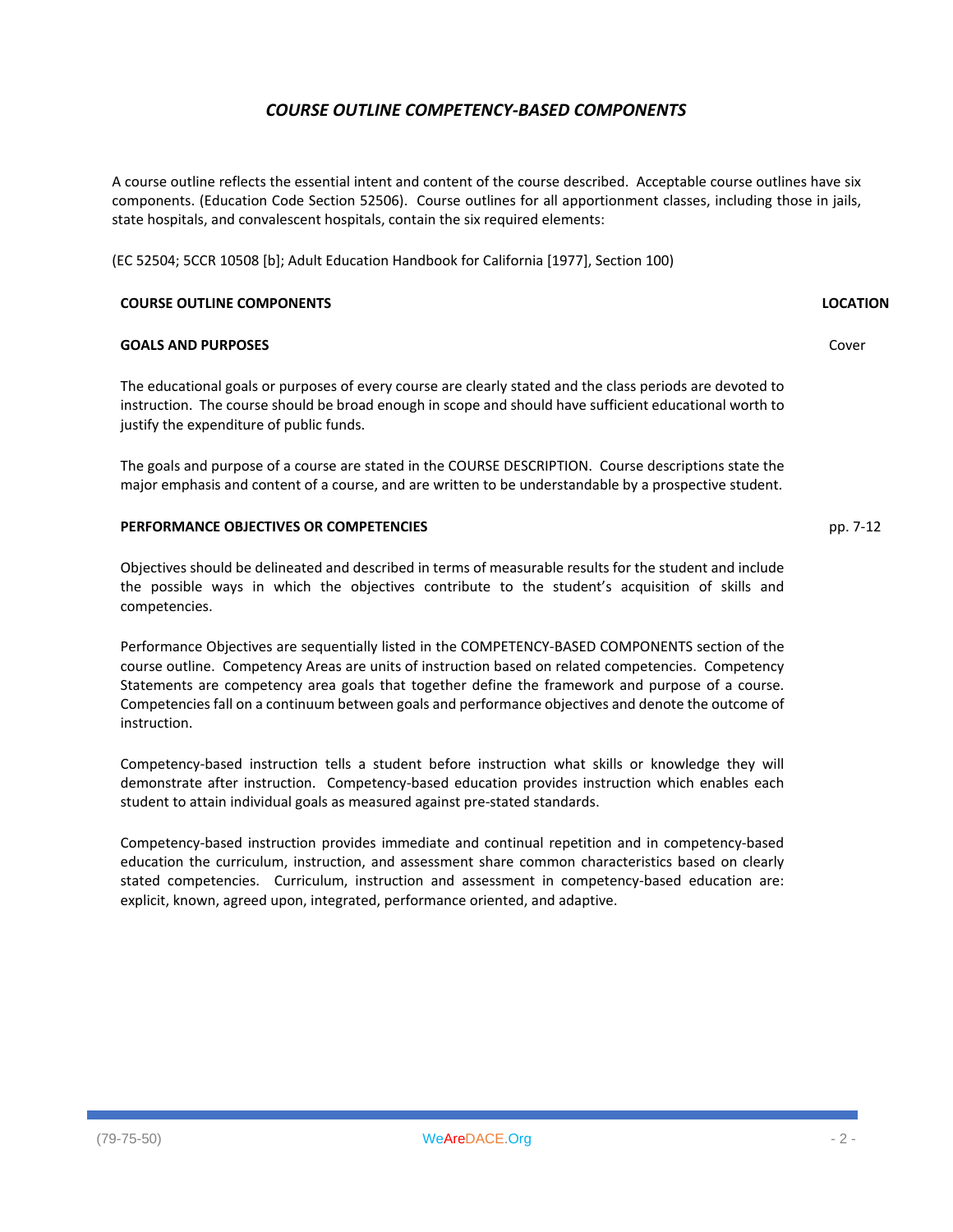# *COURSE OUTLINE COMPETENCY-BASED COMPONENTS (continued)*

| <b>COURSE OUTLINE COMPONENTS</b>                                                                                                                                                                                                                                                                                                                                                                                                   | <b>LOCATION</b> |
|------------------------------------------------------------------------------------------------------------------------------------------------------------------------------------------------------------------------------------------------------------------------------------------------------------------------------------------------------------------------------------------------------------------------------------|-----------------|
| <b>INSTRUCTIONAL STRATEGIES</b>                                                                                                                                                                                                                                                                                                                                                                                                    | p. 14           |
| Instructional techniques or methods could include laboratory techniques, lecture method, small-group<br>discussion, grouping plans, and other strategies used in the classroom.                                                                                                                                                                                                                                                    |                 |
| Instructional strategies for this course are listed in the TEACHING STRATEGIES AND EVALUATION section<br>of the course outline. Instructional strategies and activities for a course should be selected so that the<br>overall teaching approach takes into account the instructional standards of a particular program, i.e.,<br>English as a Second Language, Programs for Adults with Disabilities.                             |                 |
| UNITS OF STUDY, WITH APPROXIMATE HOURS ALLOTTED FOR EACH UNIT                                                                                                                                                                                                                                                                                                                                                                      | Cover           |
| The approximate time devoted to each instructional unit within the course, as well as the total hours for<br>the course, is indicated. The time in class is consistent with the needs of the student, and the length of<br>the class should be that it ensures the student will learn at an optimum level.                                                                                                                         | pp. 7-12        |
| Units of study, with approximate hours allotted for each unit are listed in the COMPETENCY AREA<br>STATEMENT(S) of the course outline. The total hours of the course, including work-based learning hours<br>(community classroom and cooperative vocational education) is listed on the cover of every CBE course<br>outline. Each Competency Area listed within a CBE outline is assigned hours of instruction per unit.         |                 |
| <b>EVALUATION PROCEDURES</b>                                                                                                                                                                                                                                                                                                                                                                                                       | p. 14           |
| The evaluation describes measurable evaluation criteria clearly within the reach of the student. The<br>evaluation indicates anticipated improvement in performances as well as anticipated skills and<br>competencies to be achieved.                                                                                                                                                                                             |                 |
| Evaluation procedures are detailed in the TEACHING STRATEGIES AND EVALUATION section of the course<br>outline. Instructors monitor students' progress on a continuing basis, assessing students on attainment of<br>objectives identified in the course outline through a variety of formal and informal tests (applied<br>performance procedures, observations, and simulations), paper and pencil exams, and standardized tests. |                 |
| REPETITION POLICY THAT PREVENTS PERPETUATION OF STUDENT ENROLLMENT                                                                                                                                                                                                                                                                                                                                                                 | Cover           |
|                                                                                                                                                                                                                                                                                                                                                                                                                                    |                 |

After a student has completed all the objectives of the course, he or she should not be allowed to reenroll in the course. There is, therefore, a need for a statement about the conditions for possible repetition of a course to prevent perpetuation of students in a particular program for an indefinite period of time.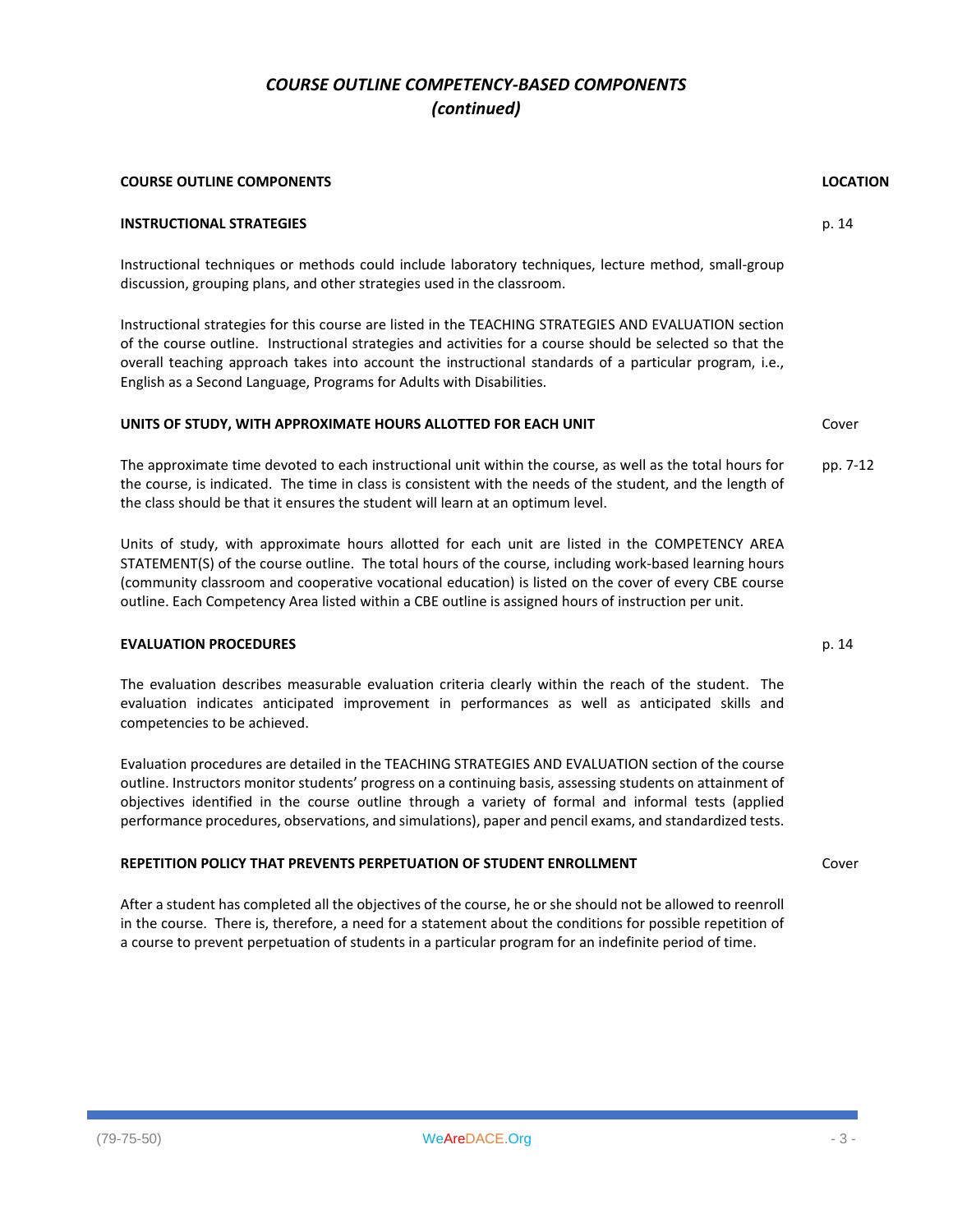# *ACKNOWLEDGMENTS*

Thanks to LUZ GRANADOS for developing and editing this curriculum. Acknowledgment is also given to ERICA ROSARIO for designing the original artwork for the course covers.

> ANA MARTINEZ Specialist Career Technical Education

ROSARIO GALVAN Administrator Division of Adult and Career Education

APPROVED:

JOE STARK Executive Director Division of Adult and Career Education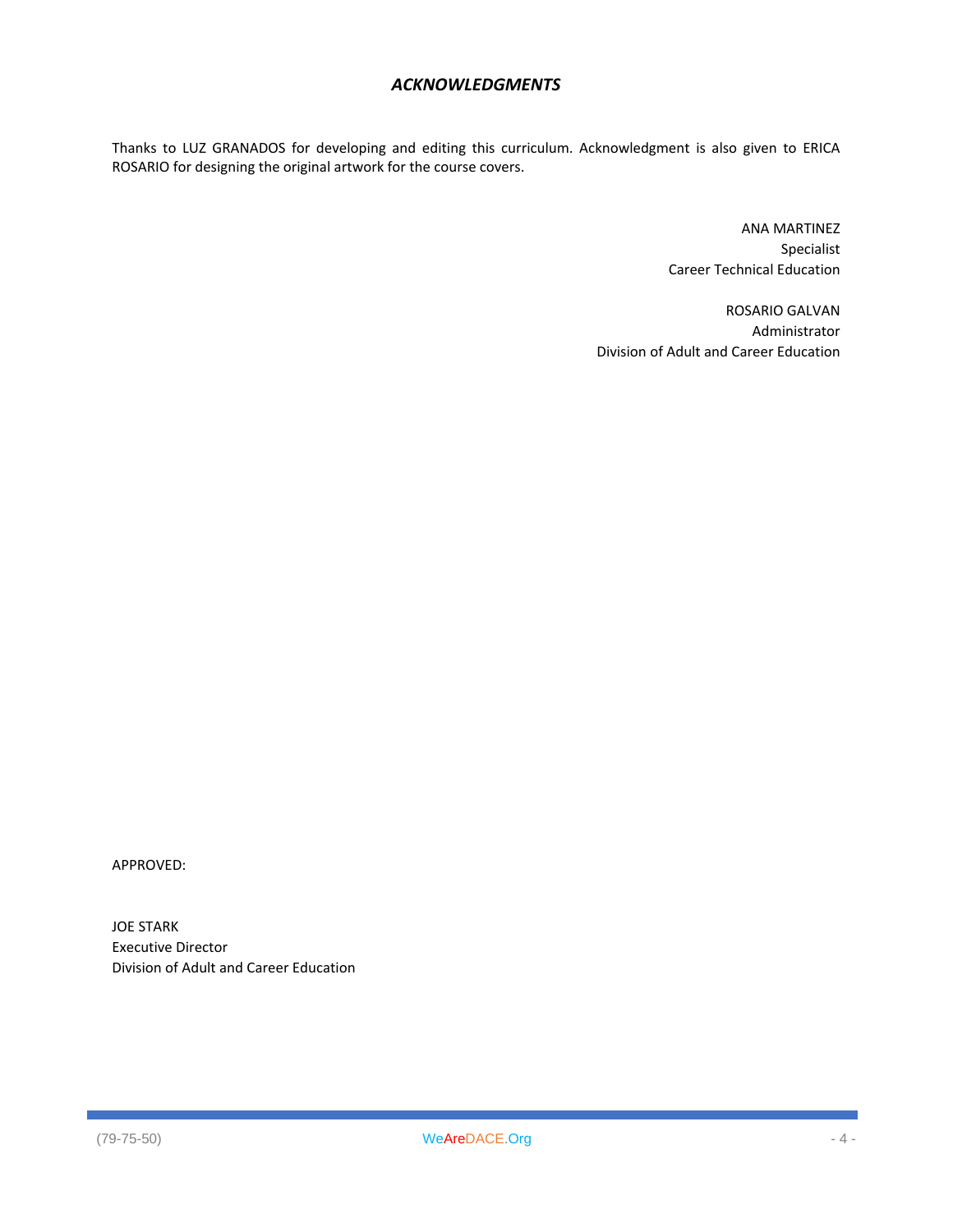# *CALIFORNIA CAREER TECHNICAL EDUCATION MODEL CURRICULUM STANDARDS Marketing, Sales, and Services Industry Sector Knowledge and Performance Anchor Standards*

# **1.0 Academics**

Analyze and apply appropriate academic standards required for successful industry sector pathway completion leading to postsecondary education and employment. Refer to the Marketing, Sales, and Services academic alignment matrix for identification of standards

# **2.0 Communications**

Acquire and accurately use Marketing, Sales, and Services sector terminology and protocols at the career and college readiness level for communicating effectively in oral, written, and multimedia formats.

# **3.0 Career Planning and Management**

Integrate multiple sources of career information from diverse formats to make informed career decisions, solve problems, and manage personal career plans.

# **4.0 Technology**

Use existing and emerging technology to investigate, research, and produce products and services, including new information, as required in the Marketing, Sales, and Services sector workplace environment.

# **5.0 Problem Solving and Critical Thinking**

Conduct short, as well as more sustained, research to create alternative solutions to answer a question or solve a problem unique to the Marketing, Sales, and Services sector using critical and creative thinking, logical reasoning, analysis, inquiry, and problem-solving techniques.

# **6.0 Health and Safety**

Demonstrate health and safety procedures, regulations, and personal health practices and determine the meaning of symbols, key terms, and domain-specific words and phrases as related to the Marketing, Sales, and Services sector workplace environment.

# **7.0 Responsibility and Flexibility**

Initiate and participate in a range of collaborations demonstrating behaviors that reflect personal and professional responsibility, flexibility, and respect in the Marketing, Sales, and Services sector workplace environment and community settings.

# **8.0 Ethics and Legal Responsibilities**

Practice professional, ethical, and legal behavior, responding thoughtfully to diverse perspectives and resolving contradictions when possible, consistent with applicable laws, regulations, and organizational norms.

# **9.0 Leadership and Teamwork**

Work with peers to promote divergent and creative perspectives, effective leadership, group dynamics, team and individual decision making, benefits of workforce diversity, and conflict resolution as practiced in the DECA career technical student organization

# **10.0 Technical Knowledge and Skills**

Apply essential technical knowledge and skills common to all pathways in the Marketing, Sales, and Services sector, following procedures when carrying out experiments or performing technical tasks.

# **11.0 Demonstration and Application**

Demonstrate and apply the knowledge and skills contained in the Marketing, Sales, and Services anchor standards, pathway standards, and performance indicators in classroom, laboratory and workplace settings, and through the DECA career technical student organization.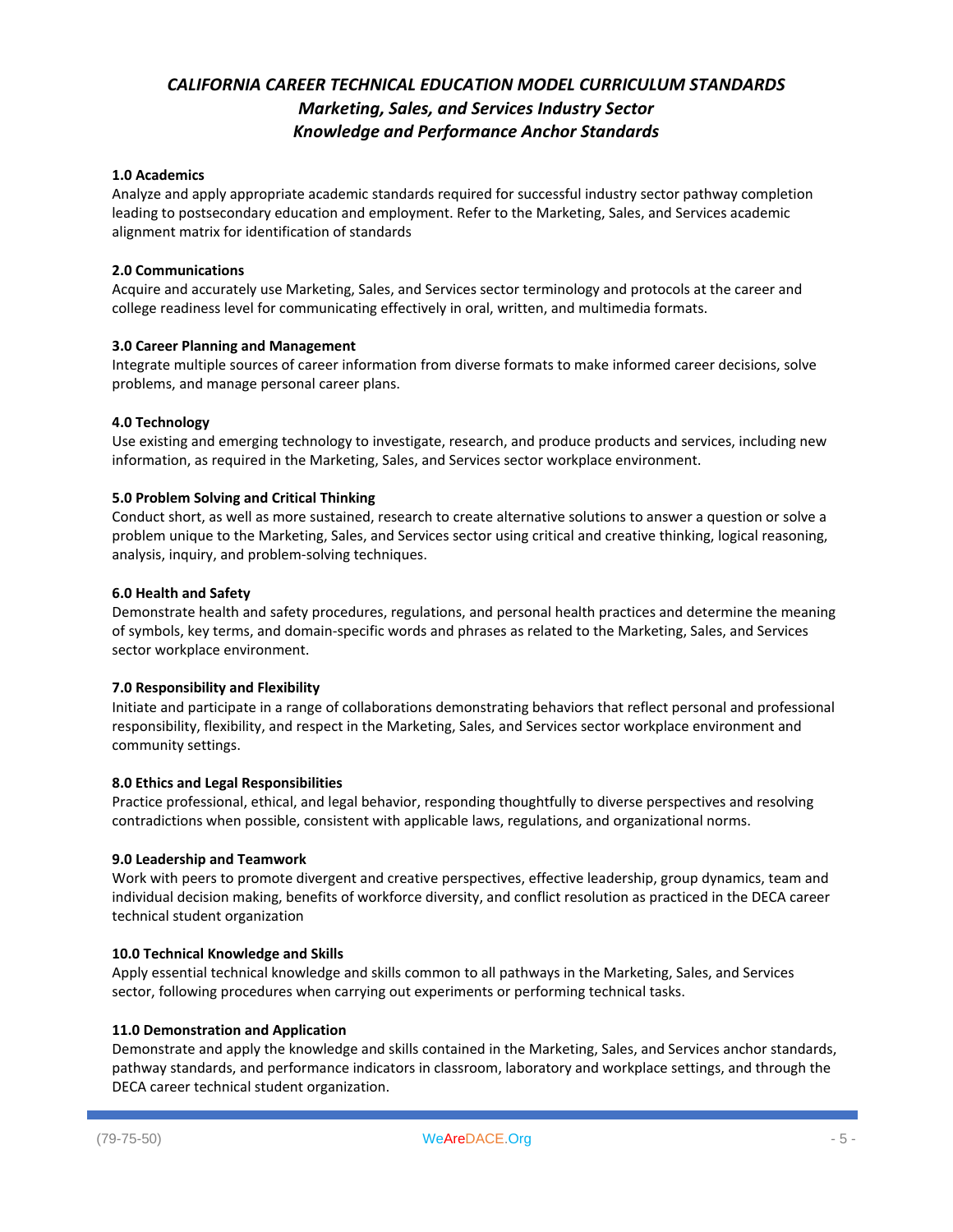# *Marketing, Sales, and Services Pathway Standards*

# **C. Entrepreneurship/Self-Employment Pathway**

Develop knowledge and skills common to entrepreneurs and entrepreneurship, including the human characteristics vital for entrepreneurial thinking in a twenty-first century global world. Entrepreneurial thinking may be applied to all industry sectors. The performance indicators provide business knowledge and skills required for entrepreneurs, as well as intangible skills and knowledge such as creativity and innovation skills.

# **Sample occupations associated with this pathway:**

- ♦ Business Owner
- ♦ Consultant
- ♦ Insurance Broker
- ♦ Meeting/Event Planner
- ♦ Travel Agent
- C1.0 Define the role the entrepreneur plays in the free-enterprise system.
- C2.0 Analyze the development of successful personal entrepreneurial traits.
- C3.0 Understand the basic aspects of entrepreneurship.
- C4.0 Develop creative and innovative thinking skills that apply to entrepreneurship and the products/services created.
- C5.0 Evaluate leadership styles and management functions for the small business.
- C6.0 Demonstrate an understanding of the elements and purpose of business and strategic planning in entrepreneurship.
- C7.0 Identify strategies for business startup and growth.
- C8.0 Understand financial planning, reports, and projections.
- C9.0 Understand effective marketing of a small business.
- C10.0 Identify and evaluate technology used by entrepreneurs.
- C11.0 Understand the role of human resources in a successful small business.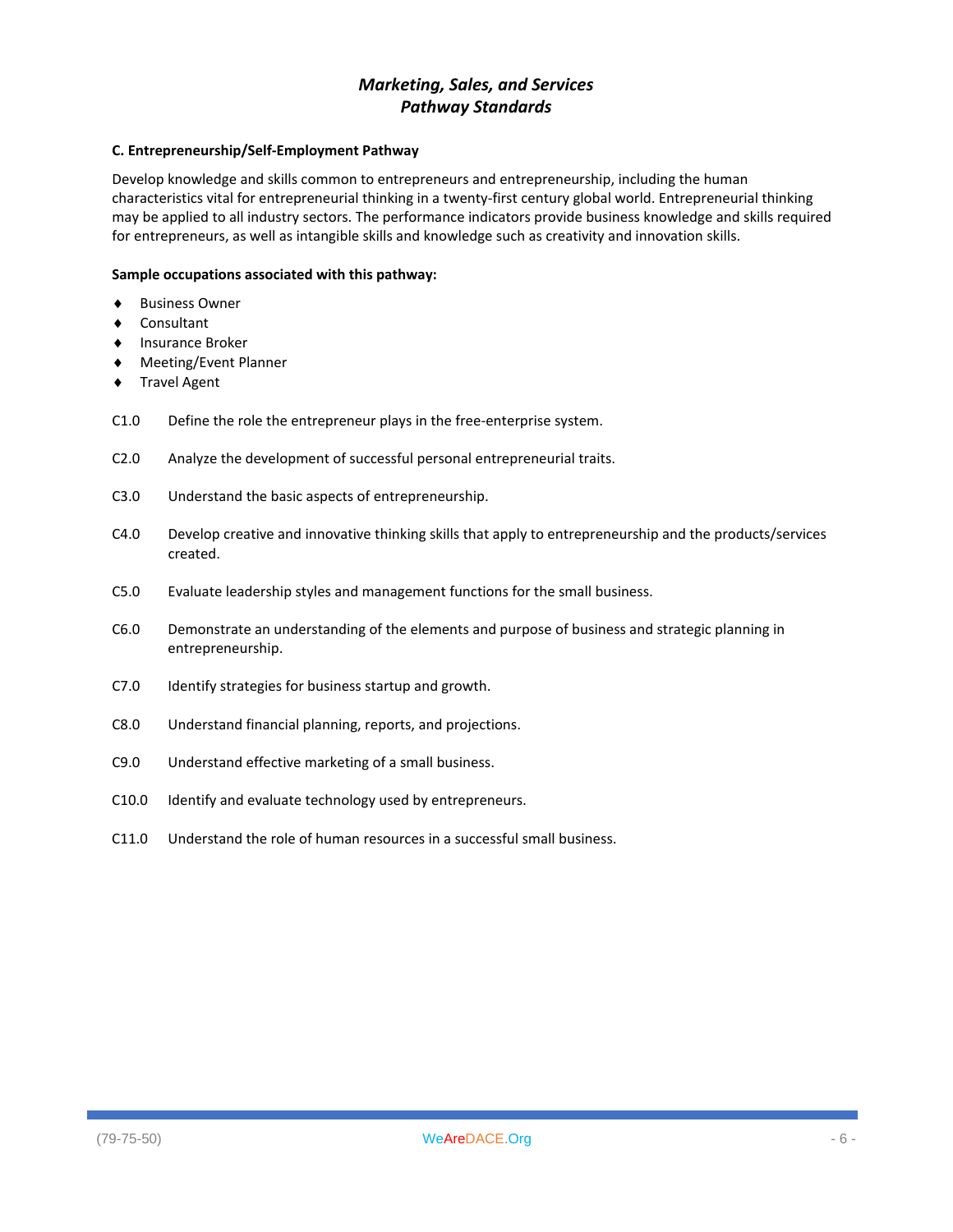# *CBE Competency-Based Education*

# *COMPETENCY-BASED COMPONENTS for the Building and Grounds Worker (Fundamentals) Course*

| <b>COMPETENCY AREAS AND</b><br><b>STATEMENTS</b>                                                                                                                                                                            | MINIMAL COMPETENCIES                                                                                                                                                                                                                                                                                                                                                                                                                                                                                                                                                                                                                                                              | <b>STANDARDS</b>                                                                                                                                                                                                                                                                                                                                                             |
|-----------------------------------------------------------------------------------------------------------------------------------------------------------------------------------------------------------------------------|-----------------------------------------------------------------------------------------------------------------------------------------------------------------------------------------------------------------------------------------------------------------------------------------------------------------------------------------------------------------------------------------------------------------------------------------------------------------------------------------------------------------------------------------------------------------------------------------------------------------------------------------------------------------------------------|------------------------------------------------------------------------------------------------------------------------------------------------------------------------------------------------------------------------------------------------------------------------------------------------------------------------------------------------------------------------------|
| ORIENTATION<br>А.<br>Understand, apply, and<br>evaluate classroom and<br>workplace policies procedures.<br>(6 hours)                                                                                                        | Describe the scope and purpose of the course.<br>1.<br>Describe professionalism as it relates to the custodial building and<br>2.<br>grounds maintenance worker.<br>Describe duties of the custodial building and grounds<br>3.<br>maintenance worker.<br>Describe duties of the custodial building and grounds<br>4.<br>maintenance worker with regard to health and safety issues.<br>Describe terms used by the custodial worker.<br>5.<br>Demonstrate the ability to deal with problematic individuals.<br>6.<br>Demonstrate initiative.<br>7.<br>Understand the importance of work ethic, punctuality,<br>8.<br>commitment and flexibility.<br><b>Understand HIPPA</b><br>9. | <b>Career Ready</b><br><b>Practice:</b><br>1, 2, 5, 7, 8<br><b>CTE Anchor:</b><br>Communications:<br>2.1, 2.2, 2.3, 2.4, 2.5<br>Problem Solving and<br><b>Critical Thinking:</b><br>5.1<br>Health and Safety:<br>6.3<br><b>Ethics and Legal</b><br>Responsibilities:<br>8.4, 8.5, 8.6<br>Technical<br>Knowledge and<br>Skills:<br>10.1<br><b>CTE Pathway:</b><br>C5.1, C11.4 |
| <b>SAFETY REGULATIONS</b><br>В.<br>Understand, apply, and<br>evaluate safety rules<br>pertaining to chemicals,<br>Occupational Safety and<br>Health Administration (OSHA)<br>and the Material Safety Data<br>Sheets (MSDS). | Describe workplace safety rules for chemical use.<br>1.<br>Describe OSHA 10 training and regulations that pertain to building<br>2.<br>and grounds maintenance.<br>Describe the safety guidelines as listed on Safety Data Sheets<br>3.<br>$(SDS)$ .<br>Explain the pH scale and its relevance to chemicals.<br>4.<br>5.<br>Understand Life Safety: egress, protocol environment of care                                                                                                                                                                                                                                                                                          | <b>Career Ready</b><br><b>Practice:</b><br>1, 2, 5, 10<br><b>CTE Anchor:</b><br>Communications:<br>2.1, 2.2, 2.3, 2.4, 2.5<br>Problem Solving and<br><b>Critical Thinking:</b><br>5.1, 5.2, 5.3 5.4<br>Health and Safety:<br>6.1, 6.3, 6.4, 6.5, 6.7<br><b>Ethics and Legal</b><br>Responsibilities:<br>8.2                                                                  |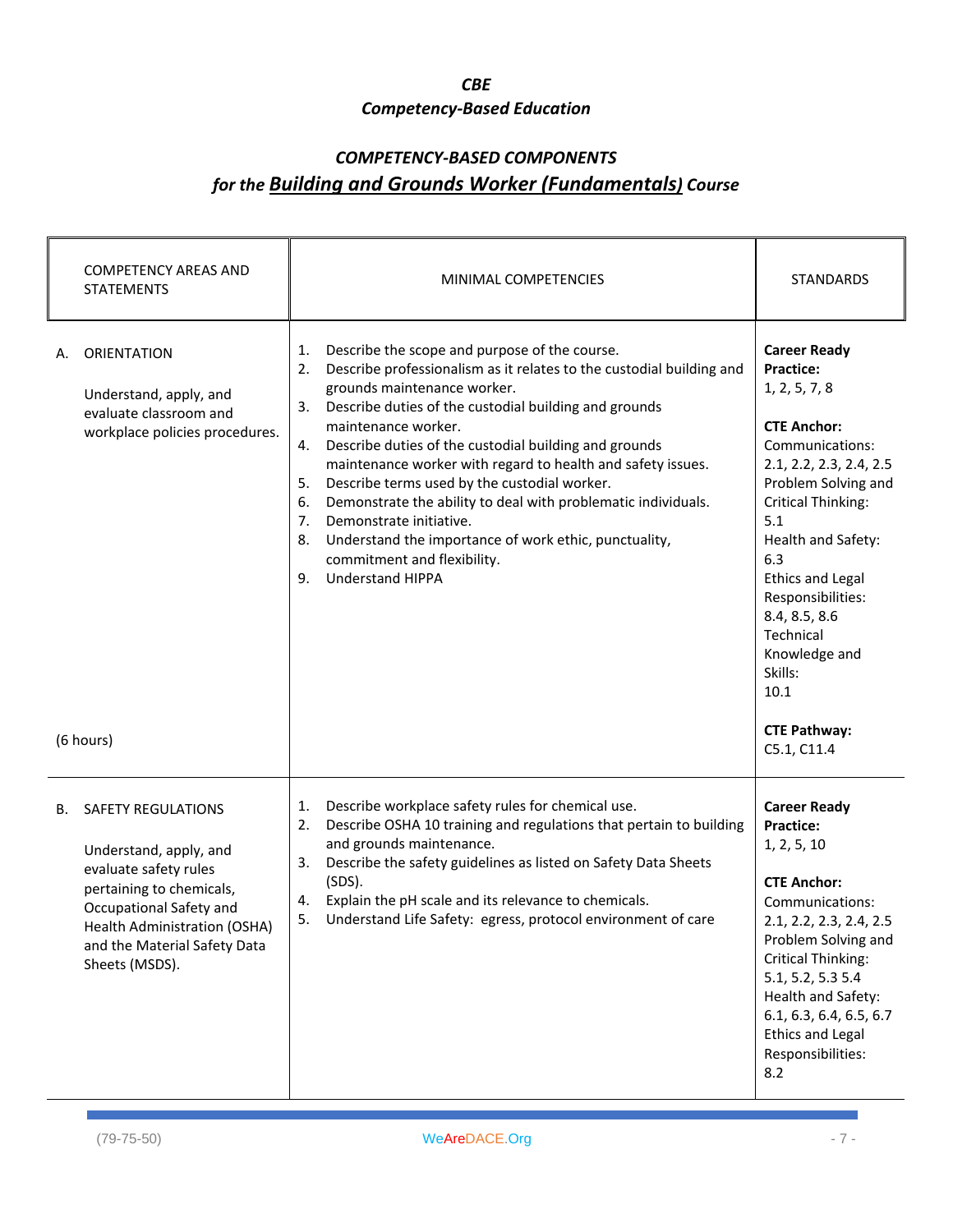| <b>COMPETENCY AREAS AND</b><br><b>STATEMENTS</b>                                                                                                                                                                 | MINIMAL COMPETENCIES                                                                                                                                                                                                                                                                                                                                                                                                                                                                                                                                                                                                                                                                                                                                                                                                                                    | <b>STANDARDS</b>                                                                                                                                                                                                                                                                                                                                                                                                   |
|------------------------------------------------------------------------------------------------------------------------------------------------------------------------------------------------------------------|---------------------------------------------------------------------------------------------------------------------------------------------------------------------------------------------------------------------------------------------------------------------------------------------------------------------------------------------------------------------------------------------------------------------------------------------------------------------------------------------------------------------------------------------------------------------------------------------------------------------------------------------------------------------------------------------------------------------------------------------------------------------------------------------------------------------------------------------------------|--------------------------------------------------------------------------------------------------------------------------------------------------------------------------------------------------------------------------------------------------------------------------------------------------------------------------------------------------------------------------------------------------------------------|
| (3 hours)                                                                                                                                                                                                        |                                                                                                                                                                                                                                                                                                                                                                                                                                                                                                                                                                                                                                                                                                                                                                                                                                                         | Technical<br>Knowledge and<br>Skills:<br>10.1<br>Demonstration and<br>Application:<br>11.1<br><b>CTE Pathway:</b><br>C11.2                                                                                                                                                                                                                                                                                         |
| <b>SAFETY PROCEDURES</b><br>C.<br>Understand, apply, and<br>evaluate workplace safety<br>procedures.                                                                                                             | Explain laws regarding personal safety listed in the handbook,<br>1.<br>including those identified in the Joint Commission Standards and<br>the use of Personal Protective Equipment (PPE).<br>Identify various hazardous conditions.<br>2.<br>Use a ladder safely.<br>3.<br>Perform proper lifting techniques.<br>4.<br>Demonstrate proper use of fire extinguishers and check monthly<br>5.<br>expiration date/maintenance check.<br>Demonstrate the ability to operate fire sprinkler valves and alarm<br>6.<br>systems and the building grounds worker (BGW) responsibilities in<br>case of fire.<br>Describe the proper procedure for disposal of blood pathogens,<br>7.<br>infectious waste disposal, and hazardous waste.<br>Describe procedures to ensure electrical safety.<br>8.<br>Pass the designated safety test with 100% accuracy.<br>9. | <b>Career Ready</b><br><b>Practice:</b><br>1, 2, 5, 10, 12<br><b>CTE Anchor:</b><br>Communications:<br>2.1, 2.2, 2.3, 2.4, 2.5<br>Problem Solving and<br><b>Critical Thinking</b><br>5.1, 5.2, 5.3, 5.4<br>Health and Safety:<br>6.3, 6.4, 6.5, 6.6, 6.7<br><b>Ethics and Legal</b><br>Responsibilities<br>8.1, 8.2,<br>Technical<br>Knowledge and<br>Skills:<br>10.1<br>Demonstration and<br>Application:<br>11.1 |
| (7 hours)                                                                                                                                                                                                        |                                                                                                                                                                                                                                                                                                                                                                                                                                                                                                                                                                                                                                                                                                                                                                                                                                                         | <b>CTE Pathway:</b><br>C11.2                                                                                                                                                                                                                                                                                                                                                                                       |
| D. GROUNDS, YARD, AND LAWN<br>CARE<br>Understand, apply, and<br>evaluate the techniques for<br>operating various types of<br>power yard and lawn<br>equipment according to<br>acceptable, approved<br>standards. | Operate a power vacuum yard sweeper.<br>1.<br>Review methods of removing weeds from paved and unplanted<br>2.<br>areas.<br>Review proper pruning methods for trees and plants.<br>3.<br>Operate a 21-inch rotary power lawnmower.<br>4.<br>Operate a power lawn edger.<br>5.<br>Operate a power weed cutter/trimmer.<br>6.<br>Operate a power yard blower.<br>7.<br>Demonstrate proper maintenance and care of tools and<br>8.<br>equipment.                                                                                                                                                                                                                                                                                                                                                                                                            | <b>Career Ready</b><br><b>Practice:</b><br>1, 2, 5, 10<br><b>CTE Anchor:</b><br>Communications:<br>2.4, 2.5<br>Problem Solving and<br><b>Critical Thinking:</b><br>5.1, 5.2, 5.3, 5.4                                                                                                                                                                                                                              |

**College**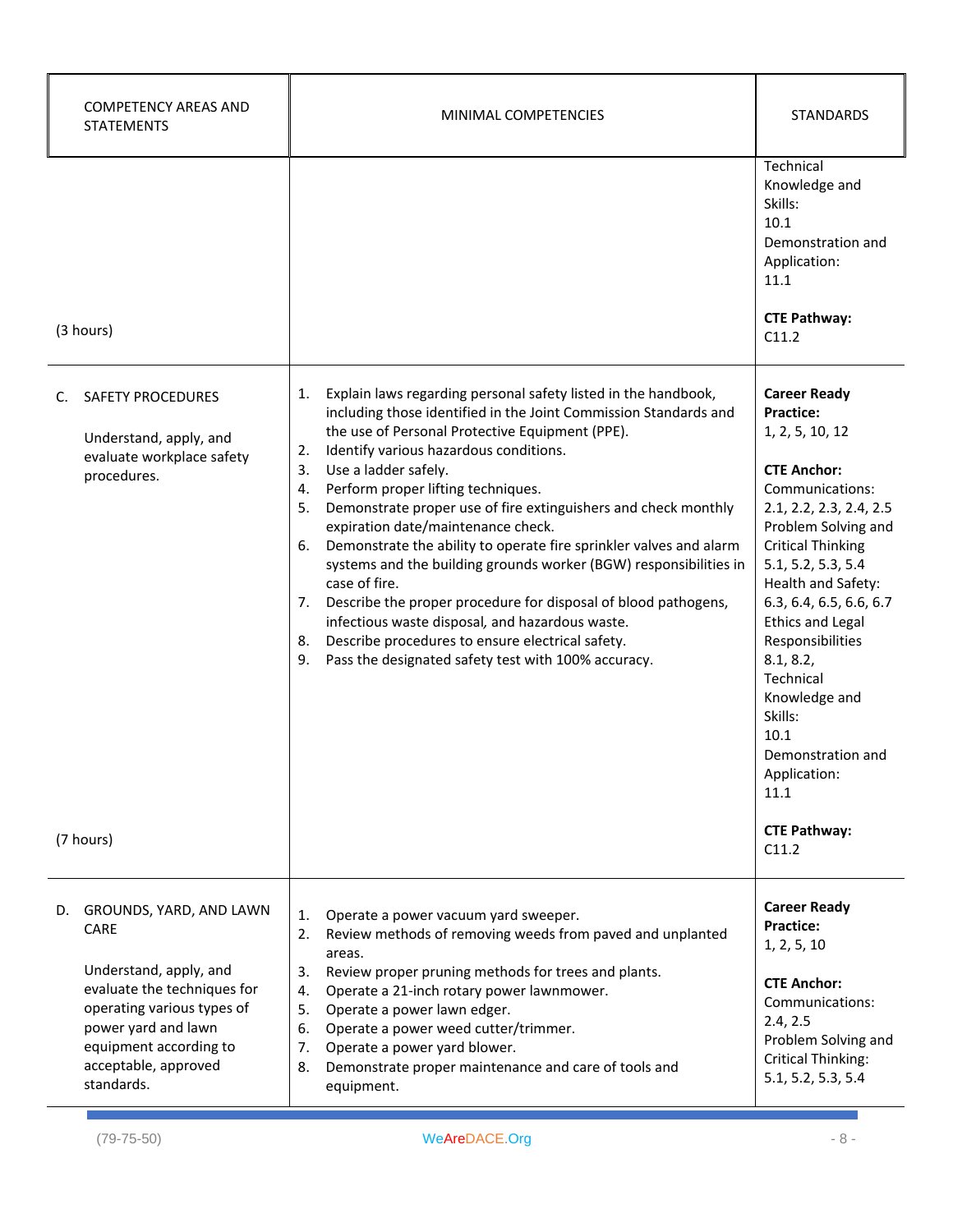| <b>COMPETENCY AREAS AND</b><br><b>STATEMENTS</b>                                                                                                                                                                                                     | <b>MINIMAL COMPETENCIES</b>                                                                                                                                                                                                                                                                                                                                                                                                                                                                                                                                                                                                                                                                                    | <b>STANDARDS</b>                                                                                                                                                                                                                                                                                                                                            |
|------------------------------------------------------------------------------------------------------------------------------------------------------------------------------------------------------------------------------------------------------|----------------------------------------------------------------------------------------------------------------------------------------------------------------------------------------------------------------------------------------------------------------------------------------------------------------------------------------------------------------------------------------------------------------------------------------------------------------------------------------------------------------------------------------------------------------------------------------------------------------------------------------------------------------------------------------------------------------|-------------------------------------------------------------------------------------------------------------------------------------------------------------------------------------------------------------------------------------------------------------------------------------------------------------------------------------------------------------|
| (6 hours)                                                                                                                                                                                                                                            |                                                                                                                                                                                                                                                                                                                                                                                                                                                                                                                                                                                                                                                                                                                | Health and Safety:<br>6.3, 6.4, 6.5, 6.6, 6.7<br>Technical<br>Knowledge and<br>Skills:<br>10.1<br>Demonstration and<br>Application:<br>11.1<br><b>CTE Pathway:</b><br>C11.1, C11.2                                                                                                                                                                          |
| <b>REGULAR HARD FLOOR</b><br>Е.<br><b>MAINTENANCE</b><br>Understand, apply, and<br>evaluate the techniques for<br>the daily/weekly maintenance<br>of floor surfaces according to<br>acceptable, approved<br>standards.                               | Identify various resilient and non-resilient floor compositions.<br>1.<br>Sweep floors using dust mop and floor brush.<br>2.<br>Identify various categories of floor cleaning chemicals.<br>3.<br>Identify and explain proper use and dilution of floor cleaning<br>4.<br>chemicals applying basic math fraction conversions.<br>Perform wet mop, damp mop, and spot mop cleaning of floors.<br>5.<br>6.<br>Demonstrate spray buffing and burnishing of floors.<br>Demonstrate proper care and use of tools.<br>7.<br>Demonstrate proper grout filling/removal.<br>8.<br>9.<br>Demonstrate wood floor screening, stripping, waxing and sealing.<br>10. Identify other duties involved in the sweeping process. | <b>Career Ready</b><br><b>Practice:</b><br>1, 2, 5, 10<br><b>CTE Anchor:</b><br>Communications:<br>2.4, 2.5<br>Problem Solving and<br><b>Critical Thinking:</b><br>5.1, 5.2, 5.3, 5.4<br>Health and Safety:<br>6.3, 6.4, 6.5, 6.6, 6.7<br>Technical<br>Knowledge and<br>Skills:<br>10.1<br>Demonstration and<br>Application:<br>11.1<br><b>CTE Pathway:</b> |
| (8 hours)                                                                                                                                                                                                                                            |                                                                                                                                                                                                                                                                                                                                                                                                                                                                                                                                                                                                                                                                                                                | C11.2                                                                                                                                                                                                                                                                                                                                                       |
| <b>FLOOR CARE (PROJECT</b><br>F.<br>CLEANING)<br>Understand, apply, and<br>evaluate the techniques for<br>the project cleaning of hard<br>floor surfaces with available<br>supplies and equipment<br>according to acceptable,<br>approved standards. | Describe and demonstrate proper chemical dilution ratios of floor<br>1.<br>stripping chemicals applying basic fraction conversions.<br>Demonstrate proper use of floor stripping chemicals.<br>2.<br>Identify floor types as resilient, non-resilient, and wood.<br>3.<br>Scrub and strip floors.<br>4.<br>Apply floor finishes.<br>5.<br>Perform spray buffing and high speed burnishing.<br>6.<br>Describe wood floor screening, stripping, waxing, and sealing of<br>7.<br>hard wood floors.                                                                                                                                                                                                                | <b>Career Ready</b><br><b>Practice:</b><br>1, 2, 5, 10<br><b>CTE Anchor:</b><br>Communications:<br>2.1, 2.2, 2.3, 2.4, 2.5<br>Problem Solving and<br><b>Critical Thinking:</b><br>5.1, 5.2, 5.3, 5.4<br>Health and Safety:<br>6.3, 6.5, 6.6, 6.7                                                                                                            |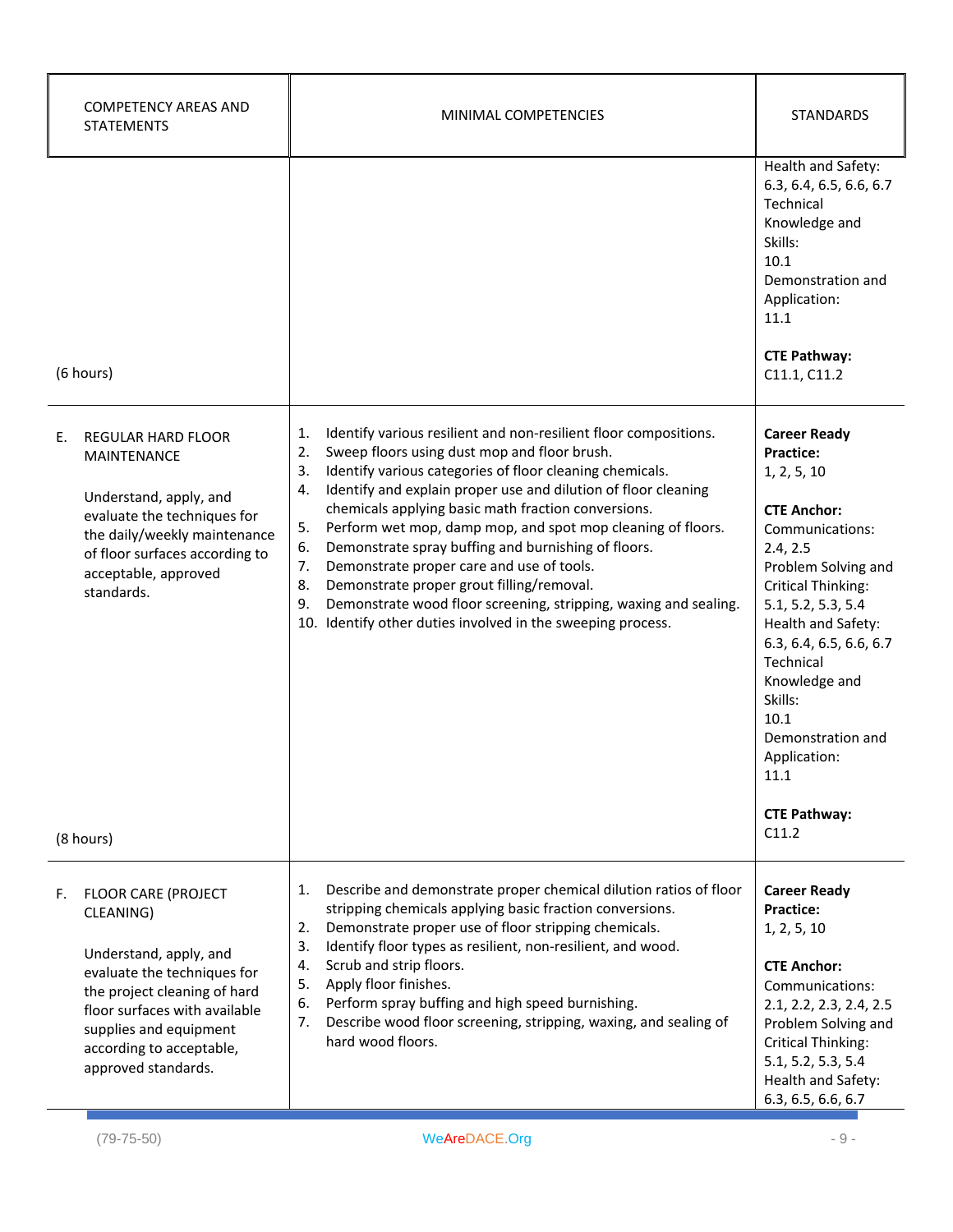| <b>COMPETENCY AREAS AND</b><br><b>STATEMENTS</b>                                                                                                                                                          | MINIMAL COMPETENCIES                                                                                                                                                                                                                                                                                                                                                                                                                                                 | <b>STANDARDS</b>                                                                                                                                                                                                                                                                                                             |
|-----------------------------------------------------------------------------------------------------------------------------------------------------------------------------------------------------------|----------------------------------------------------------------------------------------------------------------------------------------------------------------------------------------------------------------------------------------------------------------------------------------------------------------------------------------------------------------------------------------------------------------------------------------------------------------------|------------------------------------------------------------------------------------------------------------------------------------------------------------------------------------------------------------------------------------------------------------------------------------------------------------------------------|
| (6 hours)                                                                                                                                                                                                 |                                                                                                                                                                                                                                                                                                                                                                                                                                                                      | Technical<br>Knowledge and<br>Skills:<br>10.1<br>Demonstration and<br>Application:<br>11.1<br><b>CTE Pathway:</b><br>C11.2                                                                                                                                                                                                   |
| <b>CARPET MAINTENANCE</b><br>G.<br>Understand, apply, and<br>evaluate the techniques for<br>maintaining carpeting<br>materials on a daily/weekly<br>basis according to acceptable,<br>approved standards. | Identify carpet types.<br>1.<br>2.<br>Vacuum carpets.<br>3.<br>Demonstrate proper chemical dilution ratios for carpet care<br>applying basic math.<br>Remove spots and stains.<br>4.<br>5.<br>Demonstrate proper care and use of tools.                                                                                                                                                                                                                              | <b>Career Ready</b><br><b>Practice:</b><br>1, 2, 5, 10<br><b>CTE Anchor:</b><br>Communications:<br>2.1, 2.2, 2.3, 2.4, 2.5<br><b>Critical Thinking:</b><br>5.1, 5.2, 5.3, 5.4<br>Health and Safety:<br>6.3, 6.4, 6.5, 6.6, 6.7<br>Technical<br>Knowledge and<br>Skills:<br>10.1<br>Demonstration and<br>Application:<br>11.1 |
| (3 hours)                                                                                                                                                                                                 |                                                                                                                                                                                                                                                                                                                                                                                                                                                                      | <b>CTE Pathway:</b><br>C <sub>11.2</sub>                                                                                                                                                                                                                                                                                     |
| H. CARPET CARE (PROJECT<br>CLEANING)<br>Understand, apply, and<br>evaluate the techniques for<br>cleaning carpets with available<br>equipment according to<br>acceptable, approved<br>standards.          | Identify and explain proper use of carpet cleaning chemicals.<br>1.<br>Identify and explain dilution of carpet cleaning chemicals.<br>2.<br>Demonstrate carpet cleaning methods, such as dry foam, rotary<br>3.<br>machine, soil extraction, bonnet method, and spray method.<br>Demonstrate traffic lane cleaning.<br>4.<br>5.<br>Demonstrate proper care and use of carpet cleaning equipment.<br>6.<br>Identify and demonstrate the use of Eco-friendly products. | <b>Career Ready</b><br><b>Practice:</b><br>1, 2, 5, 10<br><b>CTE Anchor:</b><br>Communications:<br>2.1, 2.2, 2.3, 2.4, 2.5<br><b>Critical Thinking:</b><br>5.1, 5.2, 5.3, 5.4<br>Health and Safety:<br>6.1, 6.3, 6.4, 6.5, 6.6,<br>6.7                                                                                       |

**College** 

÷,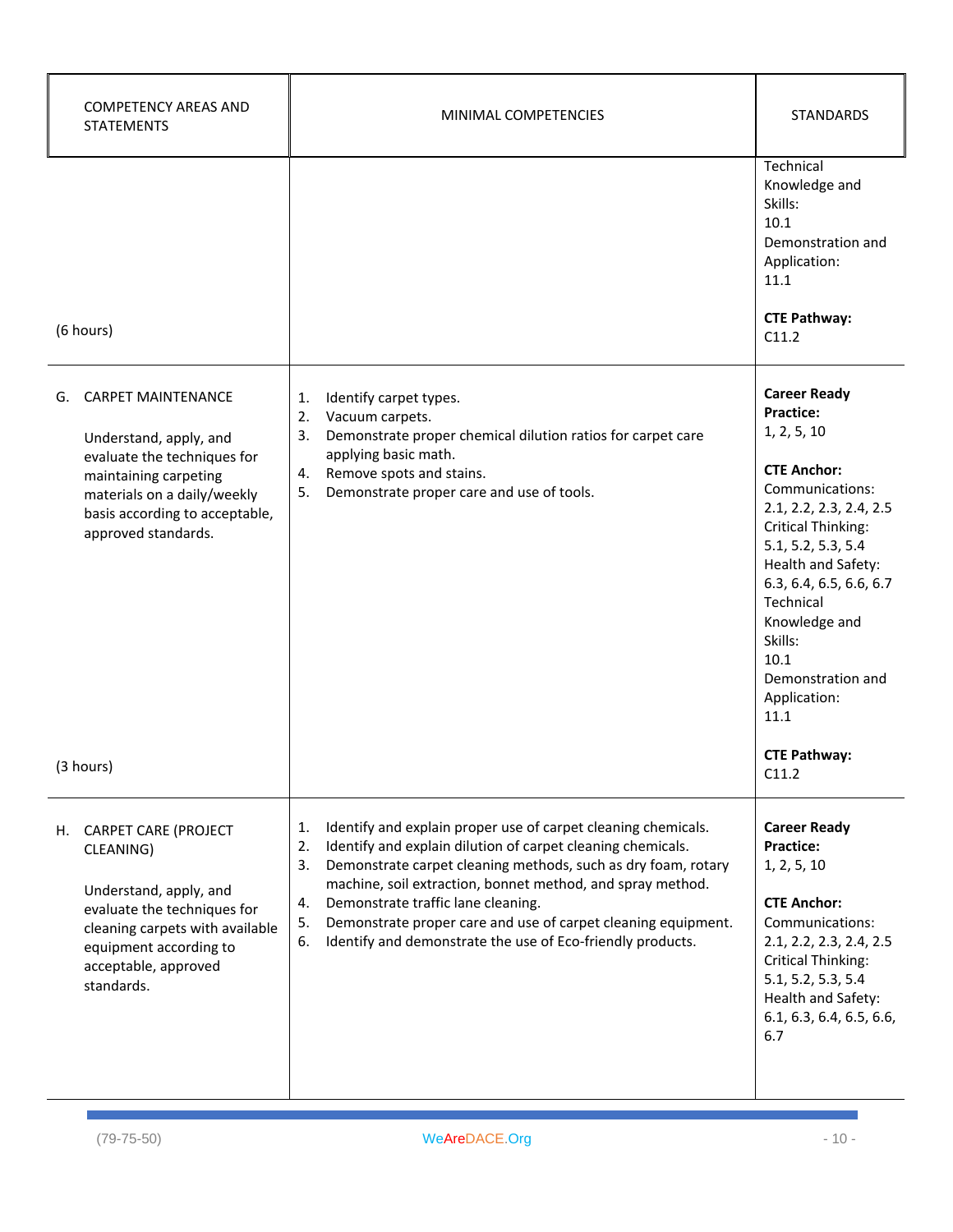| <b>COMPETENCY AREAS AND</b><br><b>STATEMENTS</b>                                                                                                                                                                               | MINIMAL COMPETENCIES                                                                                                                                                                                                                                                                                                                                                                                                                                                                                                                           | <b>STANDARDS</b>                                                                                                                                                                                                                                                                                                                                    |
|--------------------------------------------------------------------------------------------------------------------------------------------------------------------------------------------------------------------------------|------------------------------------------------------------------------------------------------------------------------------------------------------------------------------------------------------------------------------------------------------------------------------------------------------------------------------------------------------------------------------------------------------------------------------------------------------------------------------------------------------------------------------------------------|-----------------------------------------------------------------------------------------------------------------------------------------------------------------------------------------------------------------------------------------------------------------------------------------------------------------------------------------------------|
| (3 hours)                                                                                                                                                                                                                      |                                                                                                                                                                                                                                                                                                                                                                                                                                                                                                                                                | Technical<br>Knowledge and<br>Skills:<br>10.1<br>Demonstration and<br>Application:<br>11.1<br><b>CTE Pathway:</b><br>C11.2                                                                                                                                                                                                                          |
| DUSTING, WALL CARE, AND<br>I.<br><b>GLASS CLEANING</b><br>Understand, apply, and<br>evaluate the techniques for<br>dusting furniture, washing<br>walls, and cleaning glass<br>according to acceptable,<br>approved standards.  | Explain the importance of dusting.<br>1.<br>Identify cloths, mops, and special tools used to perform routine<br>2.<br>dusting.<br>Differentiate between dry and damp dusting.<br>3.<br>Determine how often dusting must be done.<br>4.<br>Perform low dusting.<br>5.<br>Perform high dusting.<br>6.<br>Demonstrate hand method of wall washing.<br>7.<br>Spot wash walls and woodwork.<br>8.<br>Wash Venetian blinds and furniture.<br>9.<br>10. Clean interior and exterior glass.                                                            | <b>Career Ready</b><br><b>Practice:</b><br>1, 2, 5, 10<br><b>CTE Anchor:</b><br>Communications:<br>2.1, 2.2, 2.3, 2.4, 2.5<br><b>Critical Thinking:</b><br>5.1, 5.2, 5.3, 5.4<br>Health and Safety:<br>6.3, 6.4, 6.5, 6.6, 6.7<br>Technical<br>Knowledge and<br>Skills:<br>10.1<br>Demonstration and<br>Application:<br>11.1<br><b>CTE Pathway:</b> |
| (6 hours)                                                                                                                                                                                                                      |                                                                                                                                                                                                                                                                                                                                                                                                                                                                                                                                                | C11.2                                                                                                                                                                                                                                                                                                                                               |
| SANITARY FACILITIES<br>Understand, apply, and<br>evaluate the techniques for<br>cleaning and disinfecting<br>restrooms, restroom fixtures,<br>and other sanitary facilities<br>according to acceptable,<br>approved standards. | Identify and explain proper use of carpet cleaning chemicals.<br>1.<br>Describe the importance of infection control.<br>2.<br>Describe the restroom routine, listing order of performance.<br>3.<br>Describe and demonstrate the techniques for cleaning and<br>4.<br>disinfecting the following:<br>toilet bowls, urinals, and all restroom surfaces<br>a.<br>sinks and drinking fountains<br>b.<br>shower and locker rooms<br>c.<br>Describe and demonstrate the techniques for deep cleaning<br>5.<br>restrooms, showers, and locker rooms. | <b>Career Ready</b><br><b>Practice:</b><br>1, 2, 5, 10<br><b>CTE Anchor:</b><br>Communications:<br>2.1, 2.2, 2.3, 2.4, 2.5<br><b>Critical Thinking:</b><br>5.1, 5.2, 5.3, 5.4<br>Health and Safety:<br>6.3, 6.4, 6.5, 6.6, 6.7                                                                                                                      |

**College**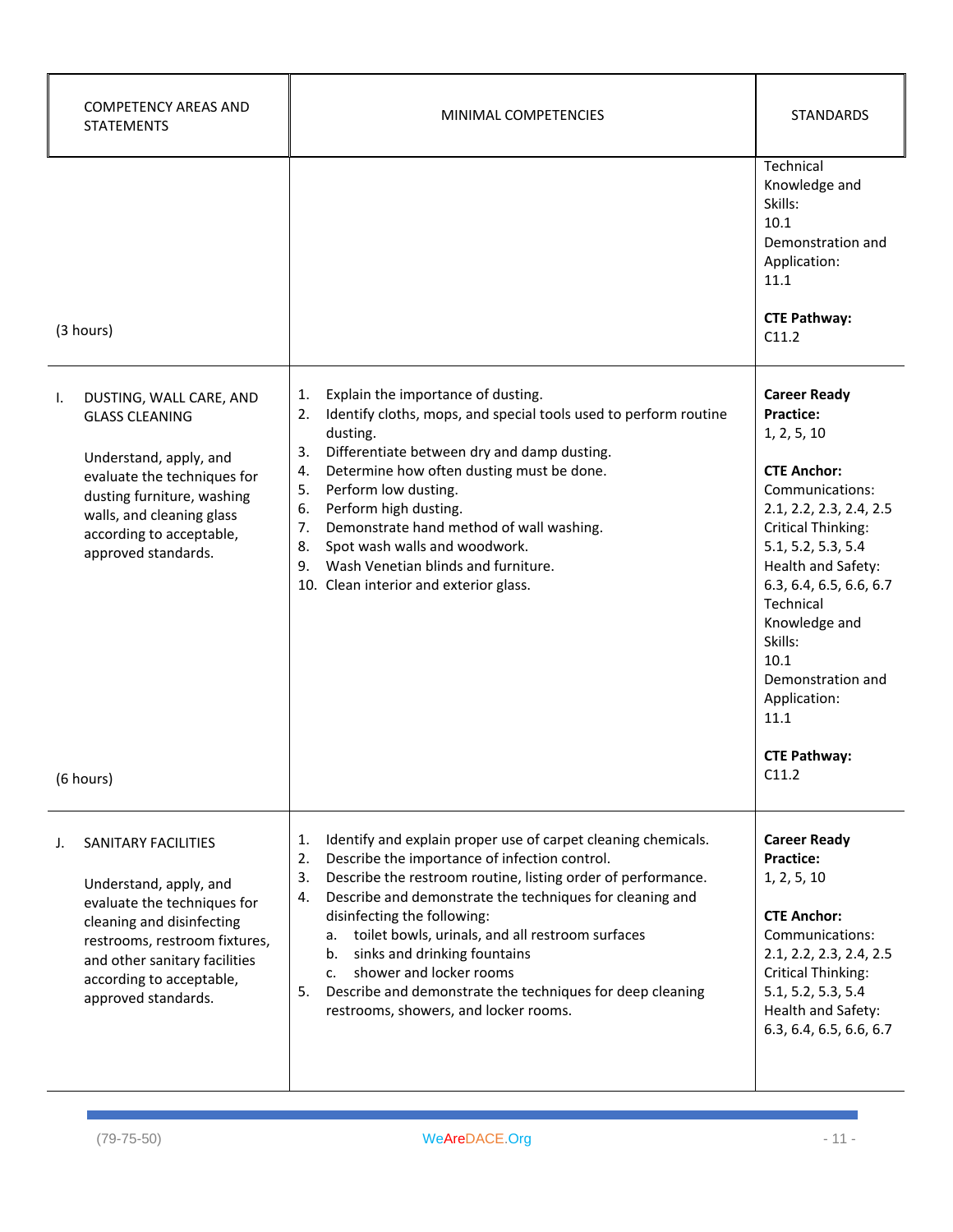| <b>COMPETENCY AREAS AND</b><br><b>STATEMENTS</b>                                                                                       | MINIMAL COMPETENCIES                                                                                                                                                                                                                                                                                                                                                                                                                                                                                                                                                                                                                                                                                                                                                                                                                                                                                                                                                                                                                                                    | <b>STANDARDS</b>                                                                                                                                                                                                                                                                                                                                                                                                                                                                                                                                             |
|----------------------------------------------------------------------------------------------------------------------------------------|-------------------------------------------------------------------------------------------------------------------------------------------------------------------------------------------------------------------------------------------------------------------------------------------------------------------------------------------------------------------------------------------------------------------------------------------------------------------------------------------------------------------------------------------------------------------------------------------------------------------------------------------------------------------------------------------------------------------------------------------------------------------------------------------------------------------------------------------------------------------------------------------------------------------------------------------------------------------------------------------------------------------------------------------------------------------------|--------------------------------------------------------------------------------------------------------------------------------------------------------------------------------------------------------------------------------------------------------------------------------------------------------------------------------------------------------------------------------------------------------------------------------------------------------------------------------------------------------------------------------------------------------------|
| (6 hours)                                                                                                                              |                                                                                                                                                                                                                                                                                                                                                                                                                                                                                                                                                                                                                                                                                                                                                                                                                                                                                                                                                                                                                                                                         | Technical<br>Knowledge and<br>Skills:<br>10.1<br>Demonstration and<br>Application:<br>11.1<br><b>CTE Pathway:</b><br>C11.2                                                                                                                                                                                                                                                                                                                                                                                                                                   |
| <b>EMPLOYABILITY SKILLS</b><br>К.<br>Understand, apply, and<br>evaluate the techniques for<br>acquiring and maintaining<br>employment. | Understand the importance of digital literacy as it applies to<br>1.<br>locating, evaluating and developing clear written information<br>using various digital programs.<br>Identify the traditional and internet sources for job openings in<br>2.<br>the building and grounds maintenance field.<br>Describe and demonstrate the accurate completion of an<br>3.<br>employment application.<br>Describe and demonstrate the writing of a cover letter and<br>4.<br>résumé.<br>Describe and demonstrate the preparatory procedures for an<br>5.<br>effective interview.<br>Role-play an interview.<br>6.<br>List the qualities needed to maintain employment, including<br>7.<br>dismissal policies:<br>a. petty theft<br>b. sexual harassment<br>List the proper procedures for exiting a job.<br>8.<br>Describe customer service as a method of building permanent<br>9.<br>relationships between the organization and the customer.<br>10. Describe entrepreneurial opportunities in the building and<br>grounds maintenance field, considering financial planning. | <b>Career Ready</b><br><b>Practice:</b><br>1, 2, 4, 5, 6, 7, 8, 10,<br>12<br><b>CTE Anchor:</b><br>Communications:<br>2.1, 2.2, 2.3, 2.4, 2.5,<br>2.6<br>Career Planning and<br>Management:<br>3.1, 3.2, 3.3, 3.4, 3.5,<br>3.6, 3.7, 3.8, 3.9<br>Technology:<br>4.1<br>Problem Solving and<br><b>Critical Thinking:</b><br>5.1, 5.2, 5.4<br>Responsibility and<br>Flexibility:<br>7.1, 7.2, 7.4, 7.6<br><b>Ethics and Legal</b><br>Responsibilities:<br>8.3, 8.4, 8.5<br>Leadership and<br>Teamwork:<br>9.1<br>Technical<br>Knowledge and<br>Skills:<br>10.1 |
| (6 hours)                                                                                                                              |                                                                                                                                                                                                                                                                                                                                                                                                                                                                                                                                                                                                                                                                                                                                                                                                                                                                                                                                                                                                                                                                         | <b>CTE Pathway:</b><br>C11.1, 11.5                                                                                                                                                                                                                                                                                                                                                                                                                                                                                                                           |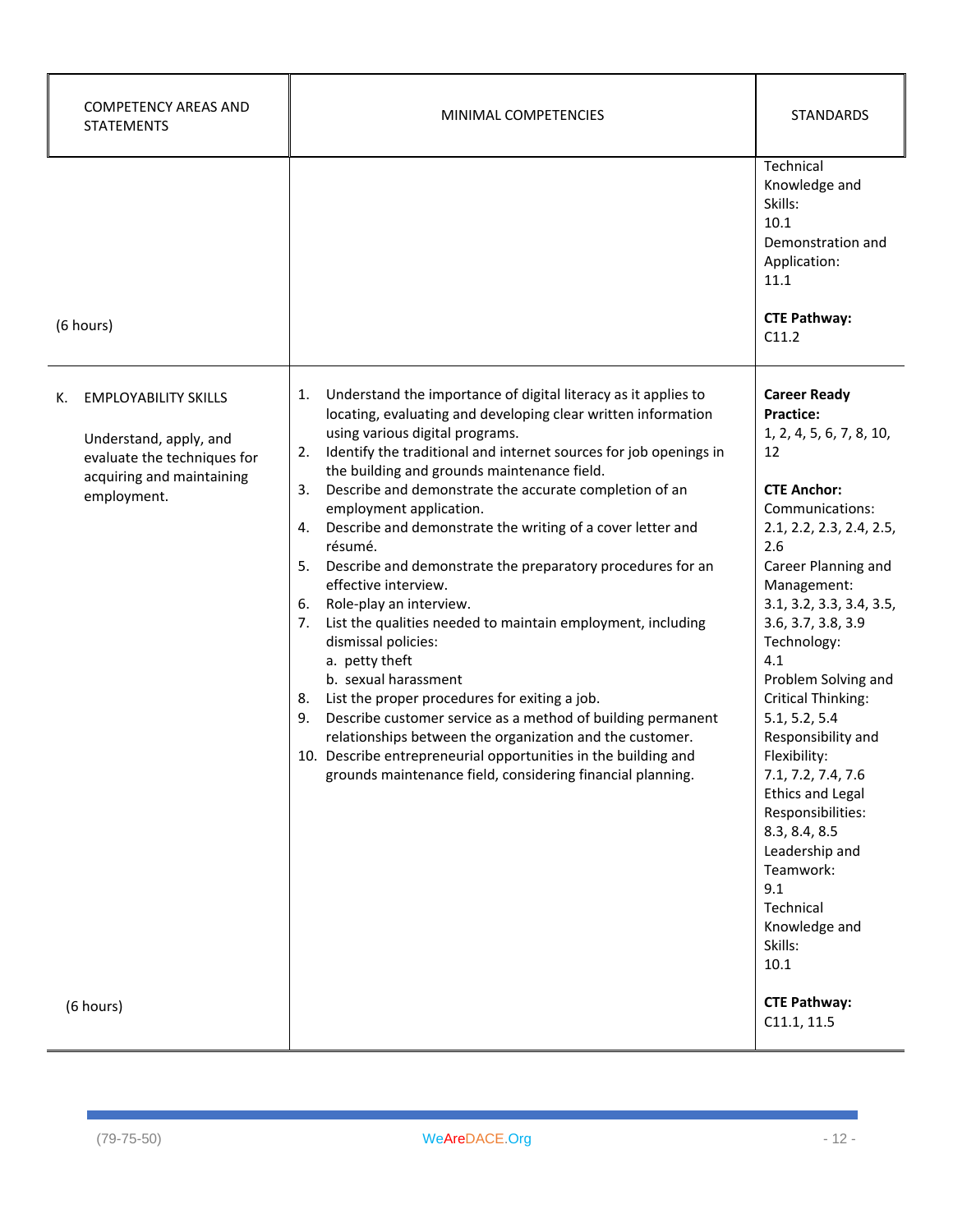# *SUGGESTED INSTRUCTIONAL MATERIALS and OTHER RESOURCES*

# **TEXTBOOKS**

Friedman, Edwin B. Housekeeping Handbook for Institutions, Business and Industry. NY: Fredrick Fell Publishers, Inc., Latest Edition.

Los Angeles Unified School District. Maintenance and Operations Branch Custodial Manual.

Los Angeles Unified School District. Personal Safety Handbook.

Sack, Thomas F. A Complete Guide to Building and Plant Maintenance. Prentice Hall, Latest Edition.

### **MULTI-MEDIA**

"Back Lifting Program." (video) Los Angeles Unified School District.

The Audiovisual Media Library produces publications and a web page on the LAUSD.net of videocassettes, films, videodiscs, and building level materials such as audiovisuals and software which schools may wish to consider for purchase. For videocassettes, compact discs, DVDs, video streaming, call LAUSD Senior Audiovisual Media Technician: 213-207-2231.

"Floor Stripping Procedures." Maintenance/Operations Branch, Los Angeles Unified School District.

Videos from Environmental Health and Safety Branch, Business Services Division, Los Angeles Unified School District.

# **VIDEOS**

Maintenance & Operations Branch, LAUSD Ladder Safety (video) Wood Floor Care (video) Restroom Cleaning (video) Landscaping Carpet Care Resilient Floor Care

Environmental Health and Safety Branch, LAUSD It Only Takes a Second (video)

Nursing Branch, LAUSD Bloodborne Pathogens (video)

# **RESOURCES**

Employer Advisory Board members

CDE Model Curriculum Standards for Marketing, Sales, and Services <http://www.cde.ca.gov/ci/ct/sf/documents/mktsalesservices.pdf>

# **COMPETENCY CHECKLIST**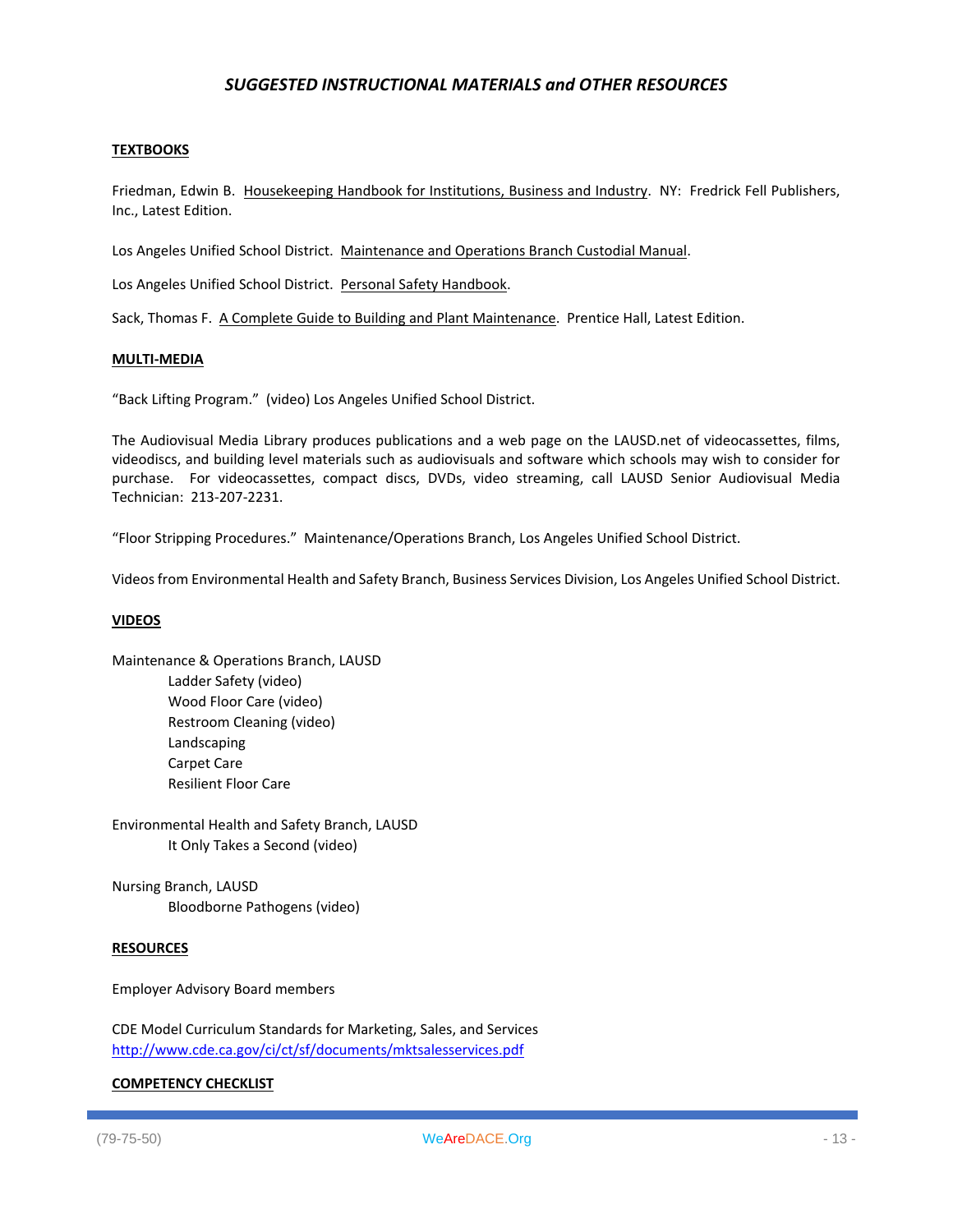# *TEACHING STRATEGIES and EVALUATION*

### **METHODS AND PROCEDURES**

- A. Demonstration/observation
- B. Individualized instruction
- C. Multimedia presentations
- D. Small group instruction

## **EVALUATION**

SECTION A – Orientation– Pass all assignments and exams on orientation with a minimum score of 80% or higher.

SECTION B – Safety Regulations– Pass all assignments and exams on safety regulations with a minimum score of 80% or higher.

SECTION C – Safety Procedures – Pass the designated safety test with a score of 100%.

SECTION D – Ground, Yard, and Lawn Care– Pass all assignments and exams on grounds, yard, and lawn care with a minimum score of 80% or higher.

SECTION E – Regular Hard Floor Maintenance– Pass all assignments and exams on regular hard-floor maintenance with a minimum score of 80% or higher.

SECTION F – Floor Care (Project Cleaning) – Pass all assignments and exams on floor care (project cleaning) with a minimum score of 80% or higher.

SECTION G – Carpet Maintenance – Pass all assignments and exams on carpet maintenance with a minimum score of 80% or higher.

SECTION H – Carpet Care (Project Cleaning) – Pass all assignments and exams on carpet care (project cleaning) with a minimum score of 80% or higher.

SECTION I – Dusting, Wall Care, and Glass Cleaning – Pass all assignments and exams on dusting, wall care, and glass cleaning with a minimum score of 80% or higher.

SECTION J – Sanitary Facilities – Pass all assignments and exams on sanitary facilities with a minimum score of 80% or higher.

SECTION K– Employability Skills – Pass all assignments and exams on employability skills with a minimum score of 80% or higher.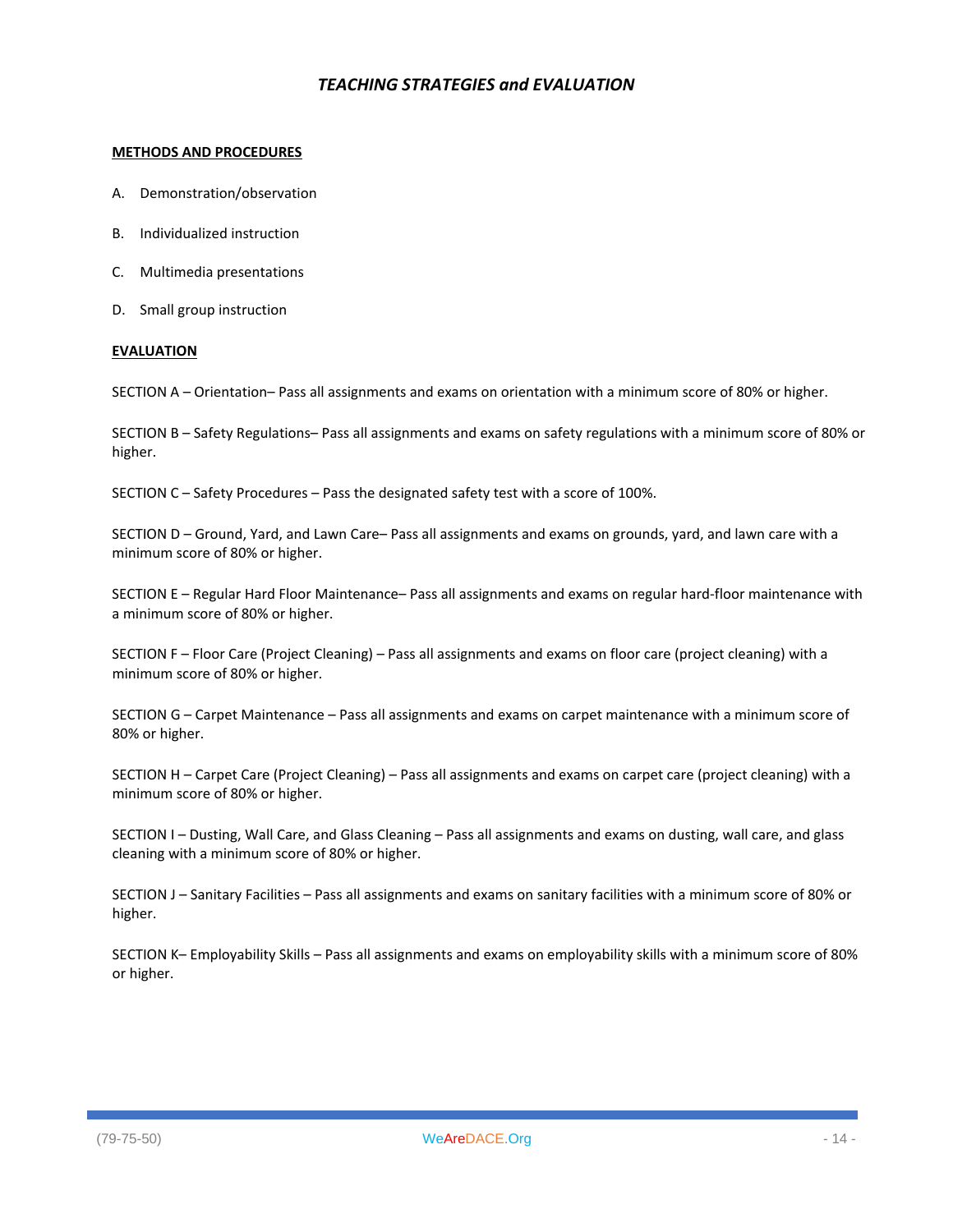# *Standards for Career Ready Practice*

# **1. Apply appropriate technical skills and academic knowledge.**

Career-ready individuals readily access and use the knowledge and skills acquired through experience and education. They make connections between abstract concepts with real-world applications and recognize the value of academic preparation for solving problems, communicating with others, calculating measures, and performing other work-related practices.

# **2. Communicate clearly, effectively, and with reason.**

Career-ready individuals communicate thoughts, ideas, and action plans with clarity, using written, verbal, electronic, and/or visual methods. They are skilled at interacting with others: they are active listeners who speak clearly and with purpose, and they are comfortable with terminology that is common to workplace environments. Career-ready individuals consider the audience for their communication and prepare accordingly to ensure the desired outcome.

## **3. Develop an education and career plan aligned with personal goals.**

Career-ready individuals take personal ownership of their educational and career goals and manage their individual plan to attain these goals. They recognize the value of each step in the educational and experiential process, and they understand that nearly all career paths require ongoing education and experience to adapt to practices, procedures, and expectations of an ever-changing work environment. They seek counselors, mentors, and other experts to assist in the planning and execution of education and career plans.

# **4. Apply technology to enhance productivity.**

Career-ready individuals find and maximize the productive value of existing and new technology to accomplish workplace tasks and solve workplace problems. They are flexible and adaptive in acquiring and using new technology. They understand the inherent risks—personal and organizational—of technology applications, and they take actions to prevent or mitigate these risks.

### **5. Utilize critical thinking to make sense of problems and persevere in solving them**

Career-ready individuals recognize problems in the workplace, understand the nature of the problems, and devise effective plans to solve the problems. They thoughtfully investigate the root cause of a problem prior to introducing solutions. They carefully consider options to solve a problem and, once agreed upon, follow through to ensure the problem is resolved.

# **6. Practice personal health and understand financial literacy.**

Career-ready individuals understand the relationship between personal health and workplace performance. They contribute to their personal well-being through a healthy diet, regular exercise, and mental health activities. Career-ready individuals also understand that financial literacy leads to a secure future that enables career success.

# **7. Act as a responsible citizen in the workplace and the community.**

Career-ready individuals understand the obligations and responsibilities of being a member of a community and demonstrate this understanding every day through their interactions with others. They are aware of the impacts of their decisions on others and the environment around them, and they think about the short-term and longterm consequences of their actions. They are reliable and consistent in going beyond minimum expectations and in participating in activities that serve the greater good.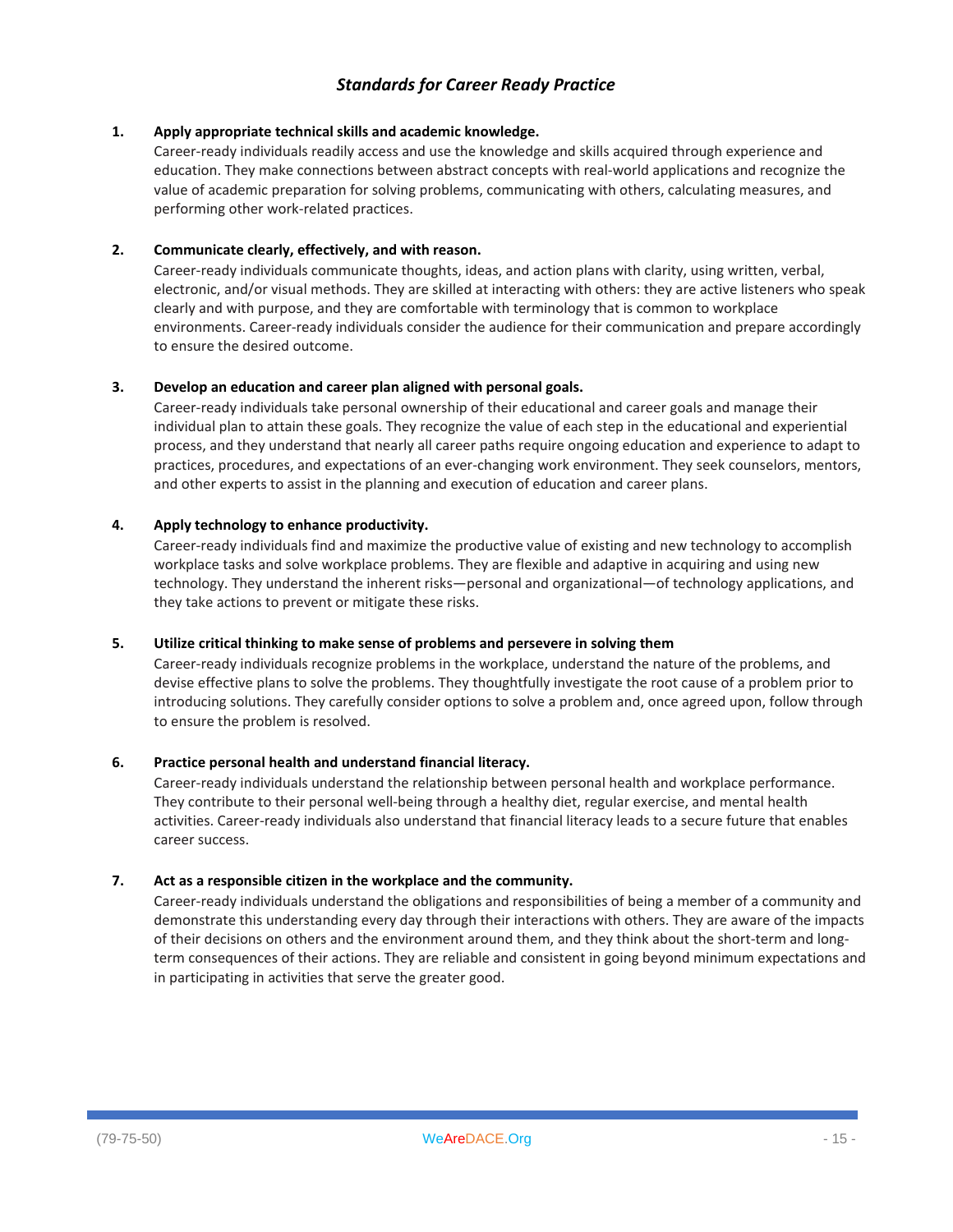# **8. Model integrity, ethical leadership, and effective management.**

Career-ready individuals consistently act in ways that align with personal and community-held ideals and principles. They employ ethical behaviors and actions that positively influence others. They have a clear understanding of integrity and act on this understanding in every decision. They use a variety of means to positively impact the direction and actions of a team or organization, and they recognize the short-term and long-term effects that management's actions and attitudes can have on productivity, morale, and organizational culture.

# **9. Work productively in teams while integrating cultural and global competence.**

Career-ready individuals contribute positively to every team, as both team leaders and team members. To avoid barriers to productive and positive interaction, they apply an awareness of cultural differences. They interact effectively and sensitively with all members of the team and find ways to increase the engagement and contribution of other members.

# **10. Demonstrate creativity and innovation.**

Career-ready individuals recommend ideas that solve problems in new and different ways and contribute to the improvement of the organization. They consider unconventional ideas and suggestions by others as solutions to issues, tasks, or problems. They discern which ideas and suggestions may have the greatest value. They seek new methods, practices, and ideas from a variety of sources and apply those ideas to their own workplace practices.

# **11. Employ valid and reliable research strategies.**

Career-ready individuals employ research practices to plan and carry out investigations, create solutions, and keep abreast of the most current findings related to workplace environments and practices. They use a reliable research process to search for new information and confirm the validity of sources when considering the use and adoption of external information or practices.

# **12. Understand the environmental, societal, and economic impacts of decisions.**

Career-ready individuals understand the interrelated nature of their actions and regularly make decisions that positively impact other people, organizations, the workplace, and the environment. They are aware of and utilize new technologies, understandings, procedures, and materials and adhere to regulations affecting the nature of their work. They are cognizant of impacts on the social condition, environment, workplace, and profitability of the organization.